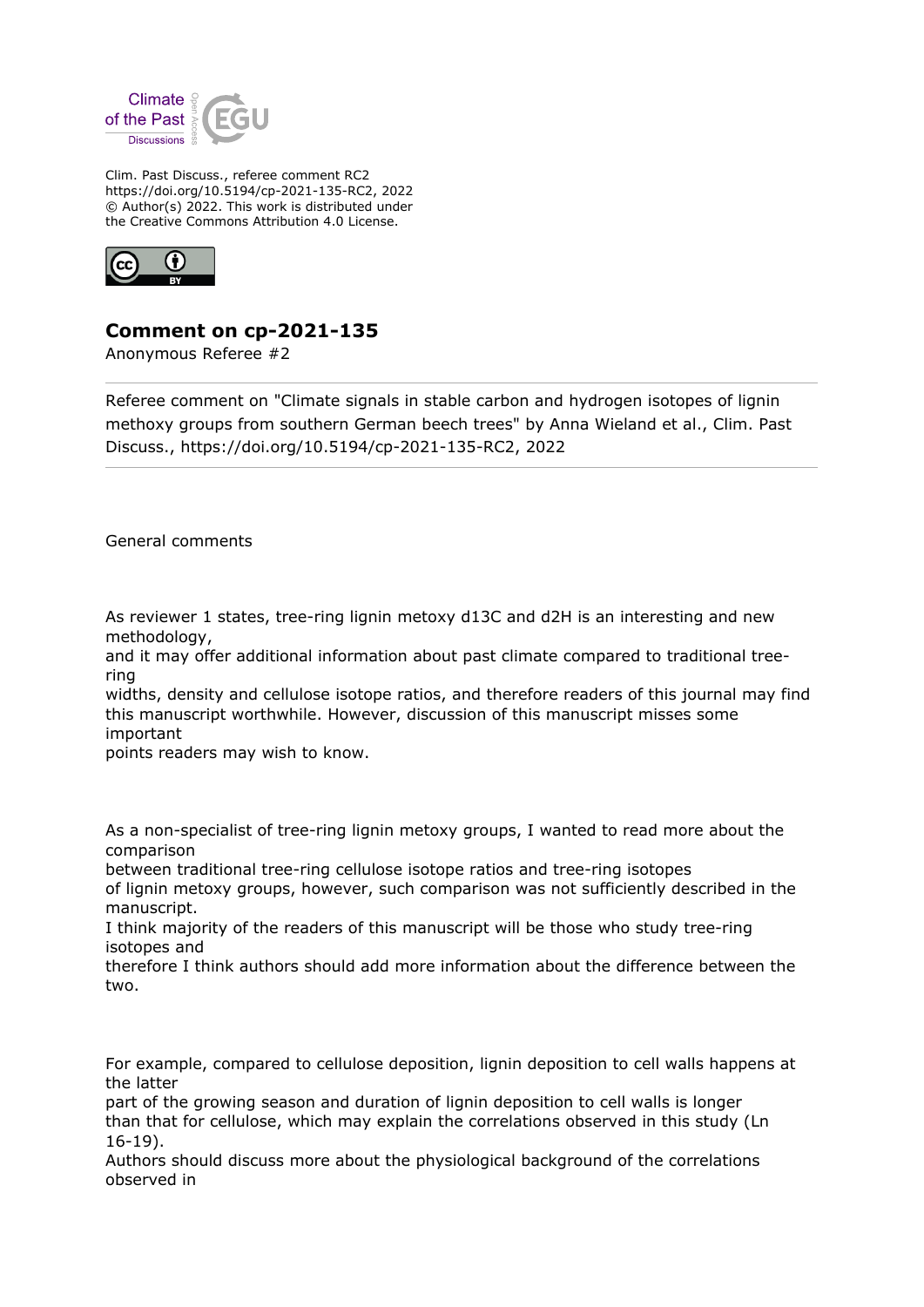this study.

Specific comments

Ln 16-19 "The calibration of δ13CLM chronologies against instrumental data reveals highest correlations with regional summer  $(r = 0.68)$  and mean annual temperatures ( $r = 0.66$ ), as well as previous-year September to current-year August temperatures ( $r = 0.61$ )"

What about EPS? Did you or any previous studies compared traditional tree-ring isotope ratios and tree-ring isotopes of lignin metoxy groups?

Ln 24 "large-scale temperatures" Why dHLM reflects larger scale temperature than dCLM? Can this be explaned partly by the fact that hydrogen isotope ratios of precipitation reflects larger scale temperature of this area?

Ln 31-32 "Weather and climate parameters affect the physiological process within these tree rings."

As far as hydrogen isotope ratios are concerned, weather and climate (temperature) also affects hydrogen isotope ratios

of precipitation, which eventually affects tree ring d2H. This is not physiological, but a hydrological process.

Ln 54-55 "Therefore, the temperature dominated signal in δ2Hprecipitation (Dansgaard, 1964) is reflected

 in δ2HLM values as has been demonstrated for mid-latitude sites (Anhäuser et al., 2017a; Greule et al., 2021)."

Is d2H precipitation not affected by the amount of precipitation (of a single precipitation event)? Please explain.

Ln 57-60 "Wang et al. (2020) found significant correlations between δ2HLM values and April-August temperatures ( $r = 0.58$  to 0.7) for two coniferous species (Larix gmelinii, larch and Pinus sylvestris var. mongolica, pine) from a permafrost forest in northeastern China."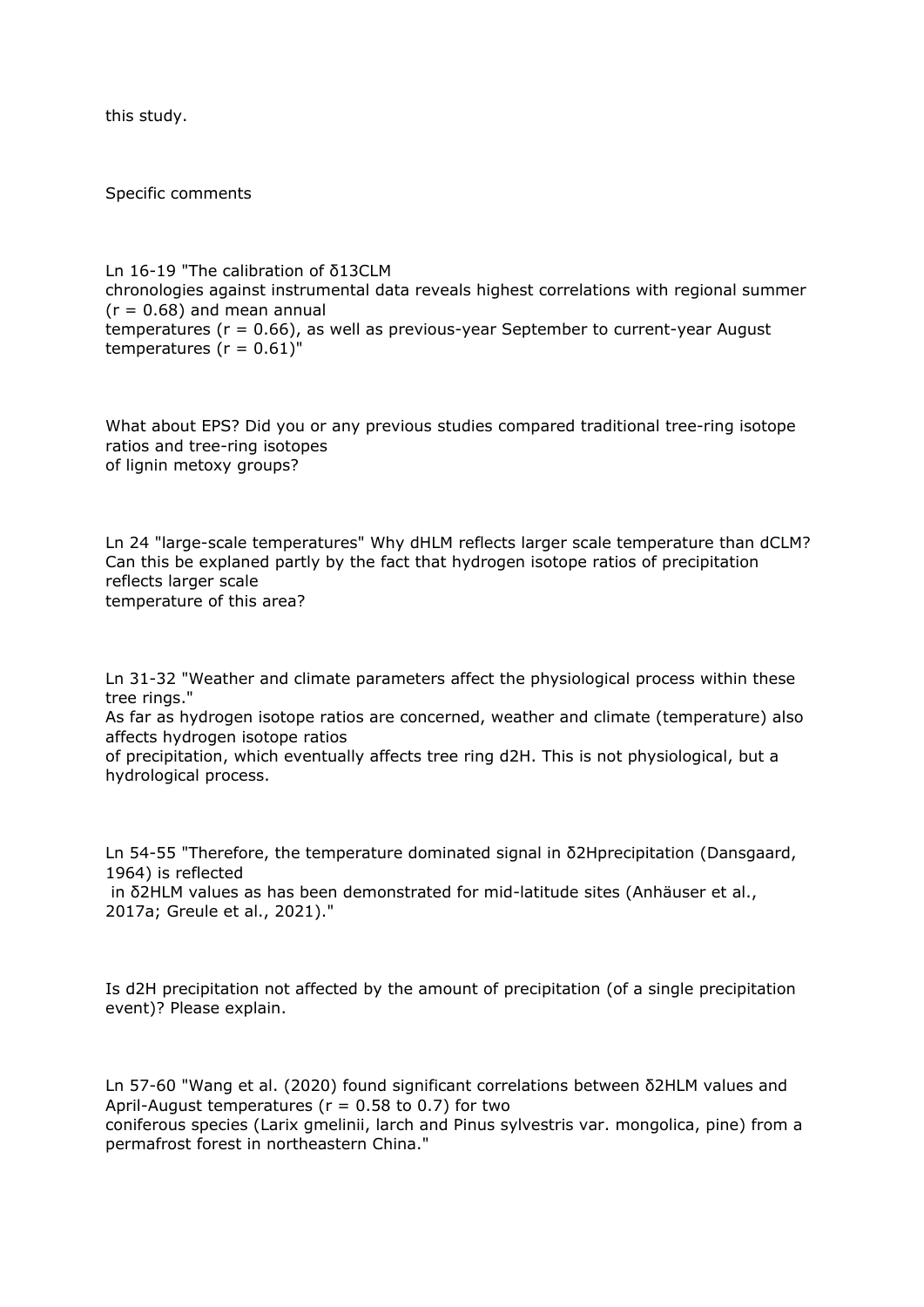Lignin deposition takes place over a longer period of time than cellulose deposition. Therefore, I expect tree-ring lignin

to reflect temperatures over a longer period of months compared to tree-ring cellulose from the same tree. April-August seems

longer than those for tree rings, which usually shows correlations to summer (June-July) climatic variables in my impression.

If such comparison is possible, then please add more explanation here about the difference between cellulose and lignin.

Lines 63-64 "The carbon of each annual tree ring has its origin in the atmospheric CO2" What about the origins of hydrogen of each annual tree ring? Please explain.

Ln 137-138 "The maximum differences between two individual cores of the same tree ranged from 1.54 for F1 to 3.26 mUr for F2"

Did you calculate expressed population signal for d13CLM? If so, how was it compared to tree rings from the same trees?

Is d13CLM more coherent than d13C of tree rings?

Ln 418-419 "However, our results also indicate that temperature reconstructions based on stable isotope ratios of tree ring lignin methoxy groups are sensitive to low inter-series correlations."

Does this mean inter-series correlations for lignin methoxy groups were lower than those for tree-ring cellulose? Please write more

about the comparison between carbon and hydrogen isotope ratios of tree-ring lignin methoxy groups and tree-ring cellulose, because

it is an important information for readers to judge if analysis of tree-ring lignin methoxy groups are worth trying.

Figure 2 Why does moving Rbar suddenly decreases around 1940? Is it possible that one of your samples are wrongly dated after 1940?

Figure 5 If you calculate temperature from Hohenpeissenberg with temperature all over Europe, then I think you will find similar results, because temperature shows similarity over wider regions compared to precipitation. So I think this is self-evident. What do you think?

Technical corrections